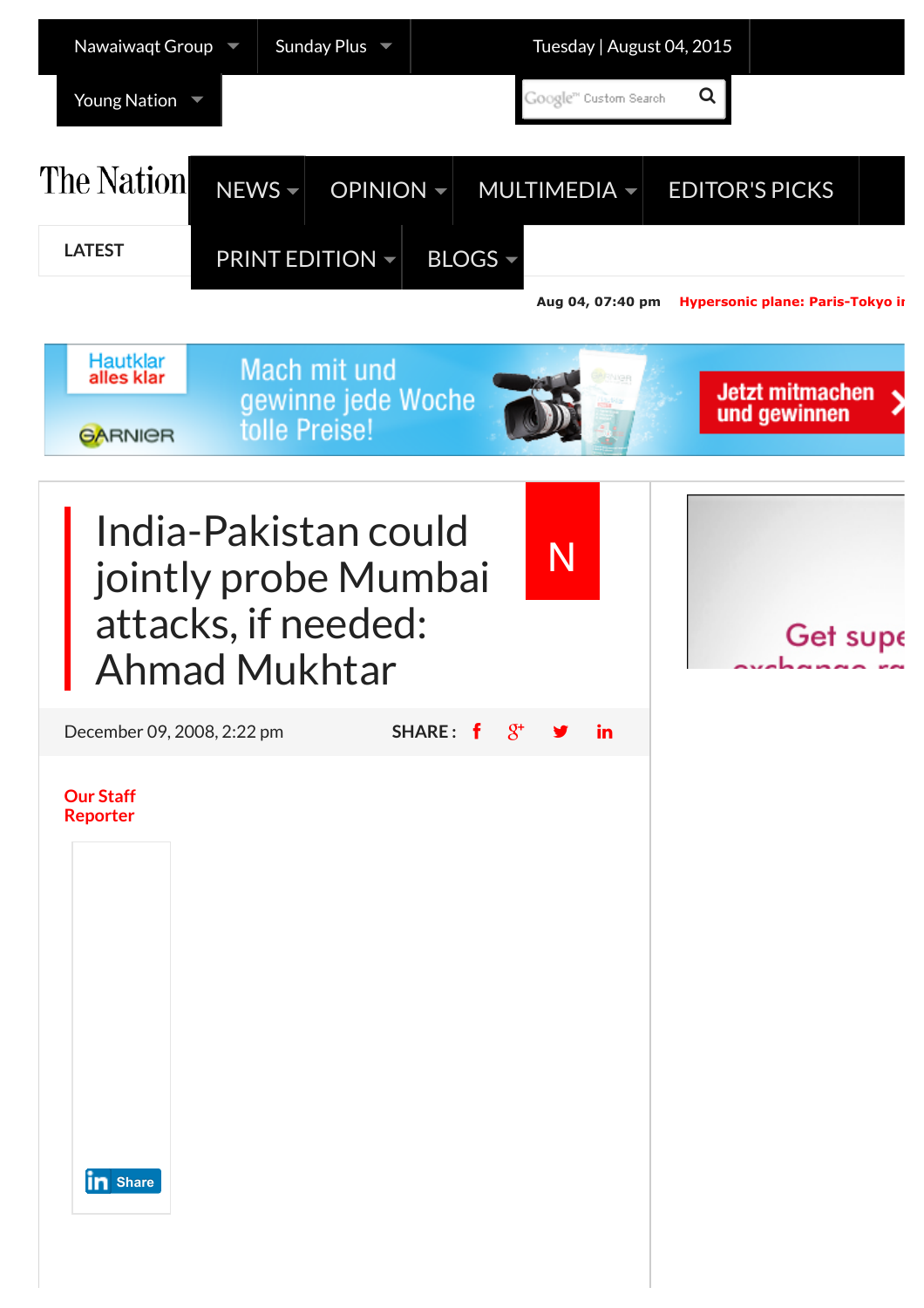Defense Minister, Ahmad Mukhtar has said that India and Pakistan could jointly investigate into the Mumbai attacks, if needed and interrogation of the suspected persons could also be carried out. Talking to an Indian TV, Ahmad Mukhtar said that if any one found involved in Mumbai attacks, then Pakistan would be taking action under its own laws and regulations and the terrorism in no way would be tolerated.

He said that the Lashkar-e-Taiba commander, Zaki ur Rahman Lakhvi has been arrested and the defunct Jaish Muhammad leader, Maulana Masood Azhar has been confined his residence.

**More by [Our Staff Reporter](http://nation.com.pk/Reporter/our-staff-reporter)**

### **RELATED NEWS**



| <b>June 27, 2010</b> |
|----------------------|
| FIA, CBI to          |
| probe Mumbai         |
| attacks jointly      |



**[December 13,](http://nation.com.pk/politics/13-Dec-2008/Probe-Mumbai-attacks-thoroughly-says-Ponte) 2008**

**[Probe Mumbai](http://nation.com.pk/politics/13-Dec-2008/Probe-Mumbai-attacks-thoroughly-says-Ponte) attacks thoroughly, says Ponte**



**[March 03, 2010,](http://nation.com.pk/islamabad/03-Mar-2010/Pakistan-serious-in-Mumbai-attacks-probe-Rehman) 2:06 pm**

**Pakistan serious in Mumbai [attacks probe:](http://nation.com.pk/islamabad/03-Mar-2010/Pakistan-serious-in-Mumbai-attacks-probe-Rehman) Rehman November 27, [2008, 3:13 pm](http://nation.com.pk/international/27-Nov-2008/Britain-offers-help-for-Mumbai-attacks-probe)**

# **MORE IN [POLITICS](http://nation.com.pk/politics)**



**[July 30, 2015,](http://nation.com.pk/politics/30-Jul-2015/cold-war-evident-within-pti) 8:56 pm**

**Cold war [evident within](http://nation.com.pk/politics/30-Jul-2015/cold-war-evident-within-pti) PTI**



**6:35 pm Afghan-Taliban talks set for**

**[July 24, 2015,](http://nation.com.pk/politics/24-Jul-2015/afghan-taliban-talks-set-for-july-30-in-china)**



**[July 19, 2015,](http://nation.com.pk/politics/19-Jul-2015/i-will-go-on-a-hunger-strike-altaf-hussain) 10:02 pm**

**I will go on a [hunger strike:](http://nation.com.pk/politics/19-Jul-2015/i-will-go-on-a-hunger-strike-altaf-hussain) Altaf Hussain**



**[July 15, 2015,](http://nation.com.pk/politics/15-Jul-2015/pti-mqm-clash-demands-trials-firs) 10:01 pm**

## **TODAY'S POPULAR**

[Most Viewed | Most](javascript:void(0)) **Commented** 

[ISS captures moon in](http://nation.com.pk/snippets/04-Aug-2015/iss-captures-moon-in-rare-pass) rare pass

Everyone should [take vitamin D pills](http://nation.com.pk/snippets/04-Aug-2015/everyone-should-take-vitamin-d-pills)

Premier League Preview - [Manchester United](http://nation.com.pk/sports/04-Aug-2015/premier-league-preview-manchester-united)

[Russia says security](http://nation.com.pk/international/04-Aug-2015/russia-says-security-forces-kill-14-militants) forces kill 14 militants

### **LATEST COMMENTS**



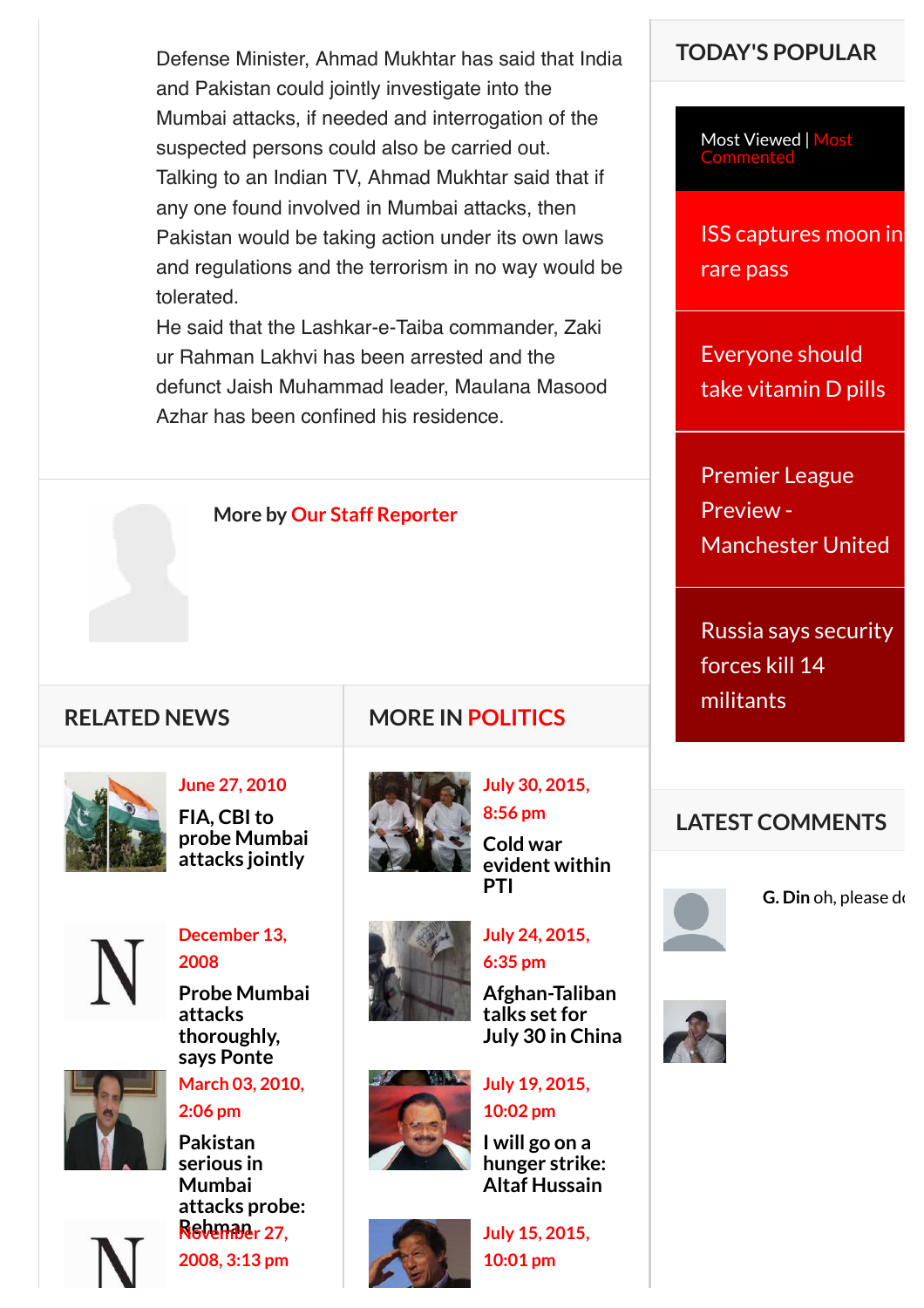T 4

**Britain offers help for Mumbai [attacks probe](http://nation.com.pk/international/27-Nov-2008/Britain-offers-help-for-Mumbai-attacks-probe)**



**PTI-MQM [clash reaches](http://nation.com.pk/politics/15-Jul-2015/pti-mqm-clash-demands-trials-firs) trials, FIRs**

#### **Khalid M Bhatti** Was it

religion that caused 1st and 2nd world wars? Was it religion that motivated Korean and Cambodian wars? Was the soviet invasion of [Afghanistan of religious](http://nation.com.pk/blogs/30-Jul-2015/who-are-atheists-science-religion-and-philosophy-would-have-you-believe-they-re-abnormal) character? Was1st and 2nd gulf wars wa...



**Pakistan First** And decision came in when Sharifs are in Power, what a Country?? If possible, can we arrest and put all the government officials [involved in delaying and](http://nation.com.pk/lahore/04-Aug-2015/sharifs-tax-appeal-allowed-after-19-years) decision making, into Machh Jail for rest of...

## **ADVERTISEMENT**

## LATEST COMMENTS **DESCRIPTION CONTACT**



**G. Din** [oh, please](http://nation.com.pk/editors-picks/03-Aug-2015/pakistan-may-reject-nsas-meeting-due-to-indian-arbitrariness) do!

 $\overline{\text{Na}}$ NIPCO House, 4 Shaarey Fatima Jinnah,

LAHORE (Pakistan) Tel : 092-42-6367580